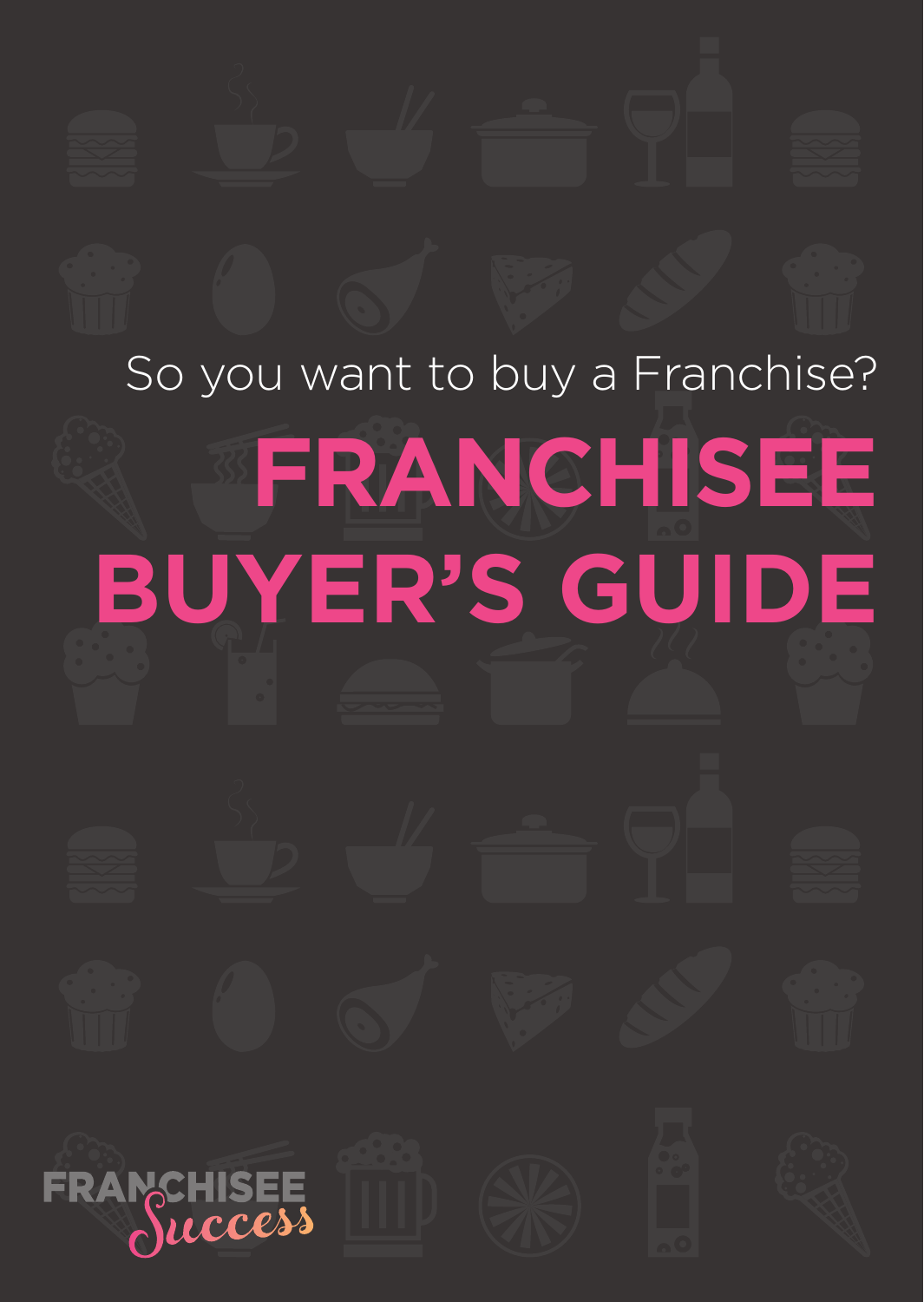### **FRANCHISEE**  $\lambda$ uccess - **THE PROCESS**

# Our method ensures you  $A-S-K$  the right questions during Due Diligence

This 9 step programme is designed to give the potential franchisee clarity and guidance during their due diligence process. It helps them to know what they need to know when buying a franchised business either new or existing.

At the completion of these nine steps they will have peace of mind that the business they are entering into is going to work, that the figures stack up, that they can work with the franchisor and that they have the skills required to run a franchised business. They can be sure that their franchising journey will be a rewarding one.

### **The 9 steps over three stages teach franchisees to ASK their business, or:**



The franchisor and their systems and processes; the profitability of the business offer on the table and the skills and abilities of YOU the potential franchisee.

Information about the franchise agreement, the disclosure documents and code of conduct from your lawyer; company set-up and employment legislation from your accountant; opinions from fellow and former franchisees of the system, financing options from a broker; and business management skills for yourself.

What is takes to be a successful franchisee; the ins and outs of the system you are entering into and what goals and targets you have to meet to make being a franchisee rewarding;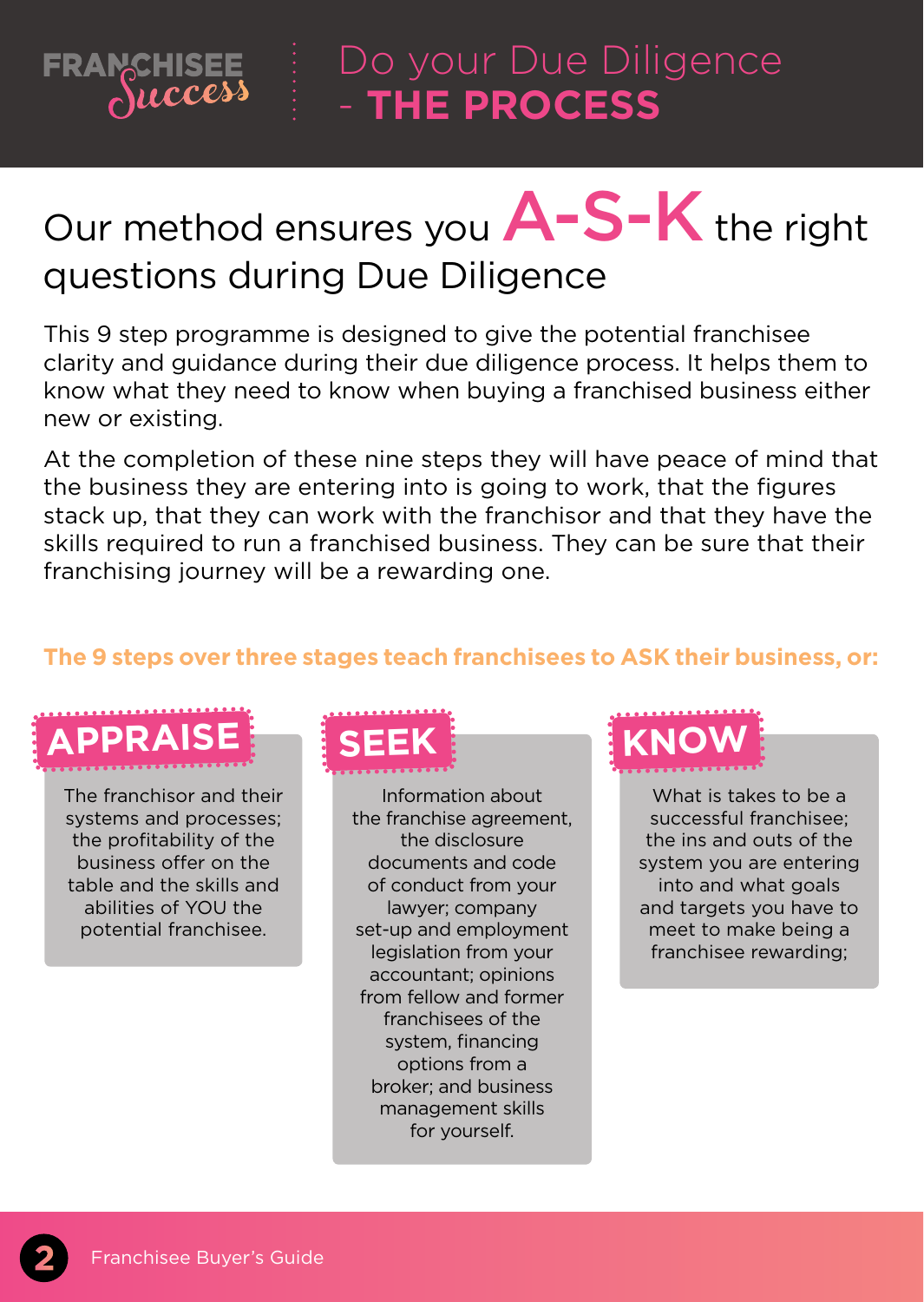

**S**

# **A**

### **you**

Is this for you, do you have what it takes?

> **A p**

### **franchise**

Get advice from your lawyer, accountant and existing/past franchisees.

**seek**

### **business**

**business**

**franchise** Assess the Franchise system and Franchisor.

# **praise**

### **COMPLETE DUE DILIGENCE**

### **you**

Find your support team; bookkeeper, mentor, association networks.

### **you**

To reach your goals, be conscious of your strengths & weaknesses.

### **business**

**Know**

### **franchise**

What Legal Documents & Processes must you abide by?

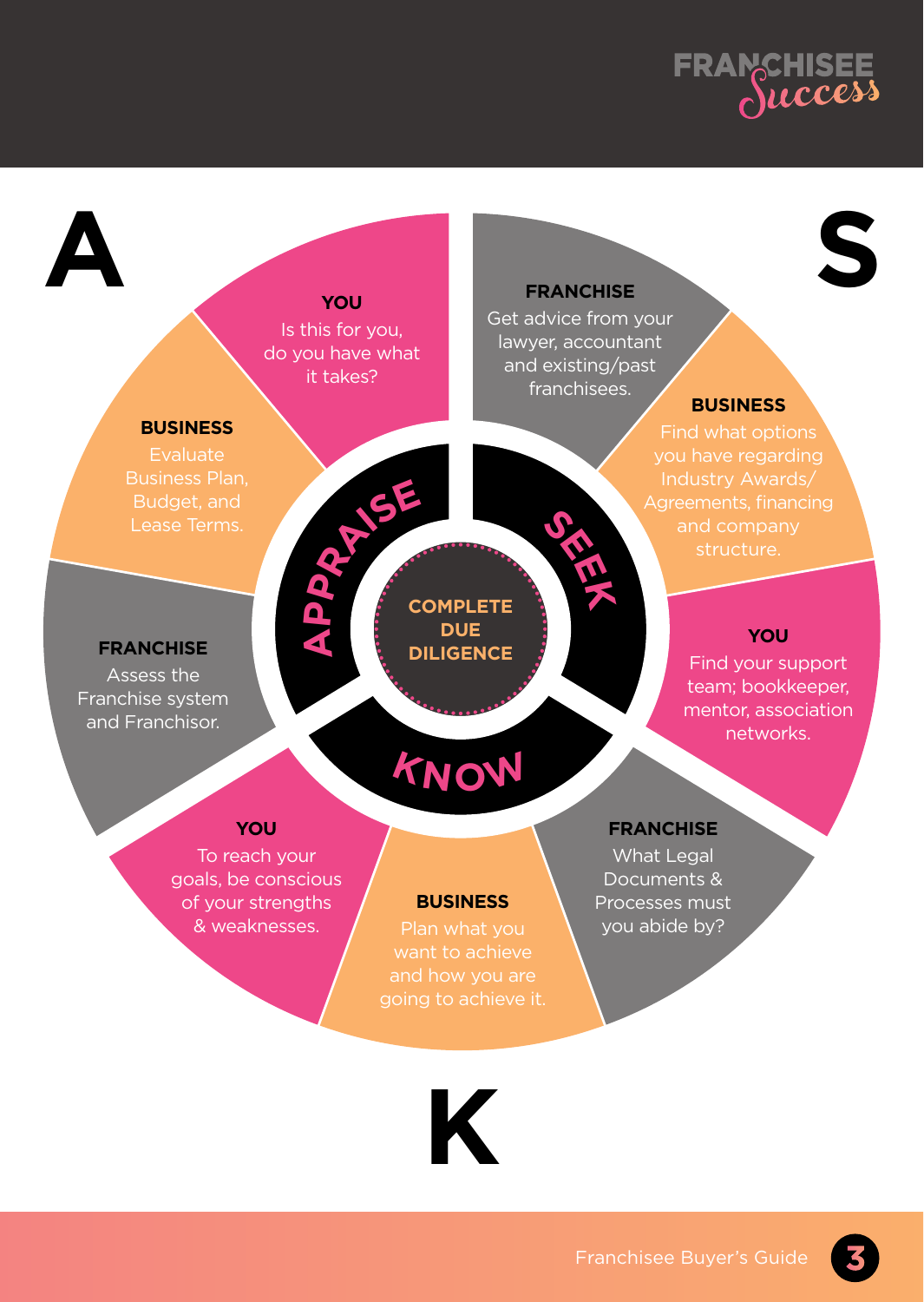

**APPRAISE**

# Ask about...



- What skills are required?
- What operational support is provided?
- What training is provided?
- What are the royalties?
- What is the application process?
- Do you allow multi site operators?
- How many stores in the brand?



- What experience do they have?
- Do they have accredited lenders?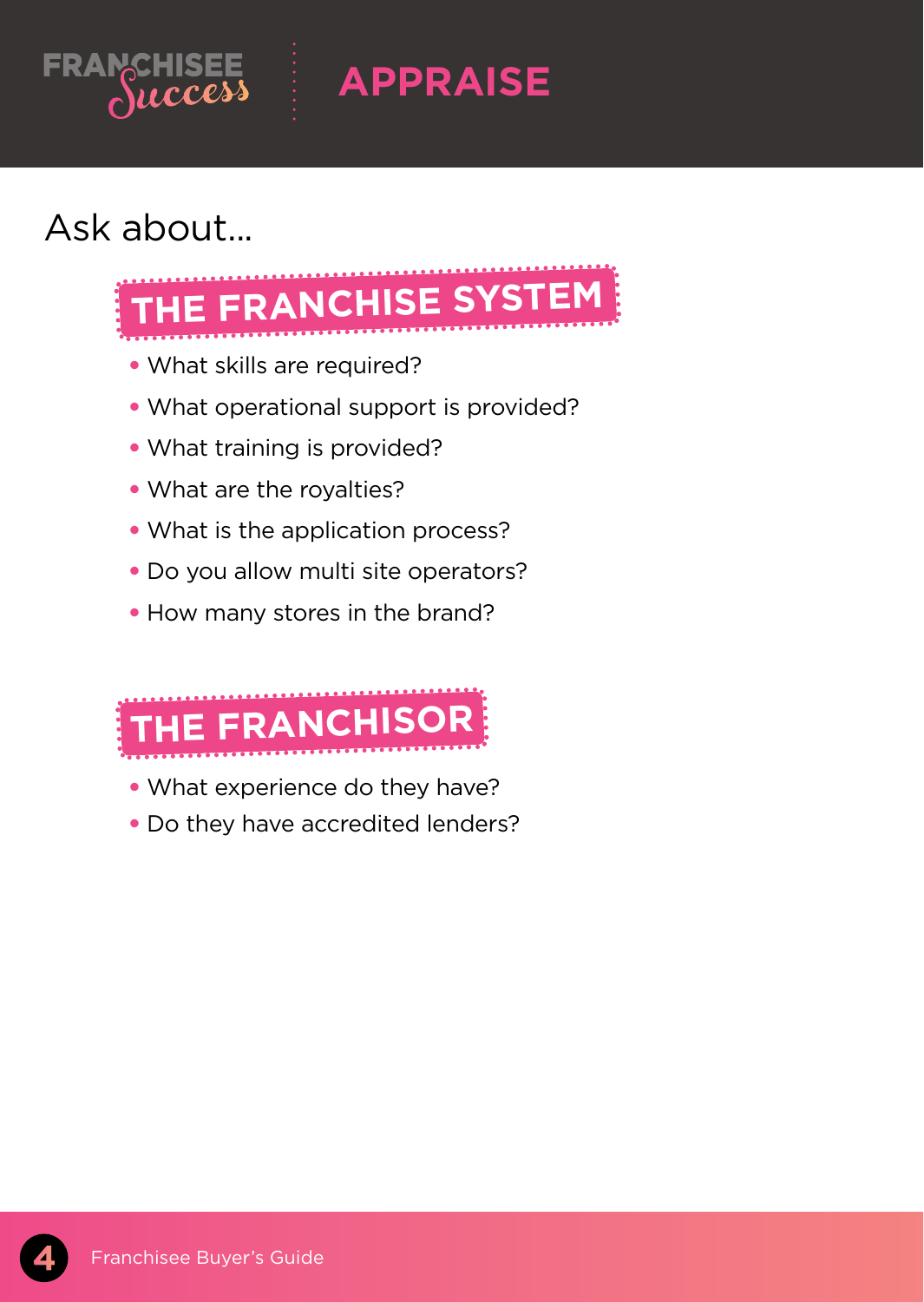# What to ask at the **FRANCHISE EXPO**



# **1.** What are the opportunities?

- What stores/areas are available?
- Who handles the sales process? eg: In-house or independent broker.
- What is the capital outlay?

# **2.** What do I have to know?

- Can you have an experience day in store?
- What business management skills will you need?

# **3.** Ask for an information pack containing

- Branding Information.
- Store Network.
- Marketing Strategy.
- Business Model.
- Application Form.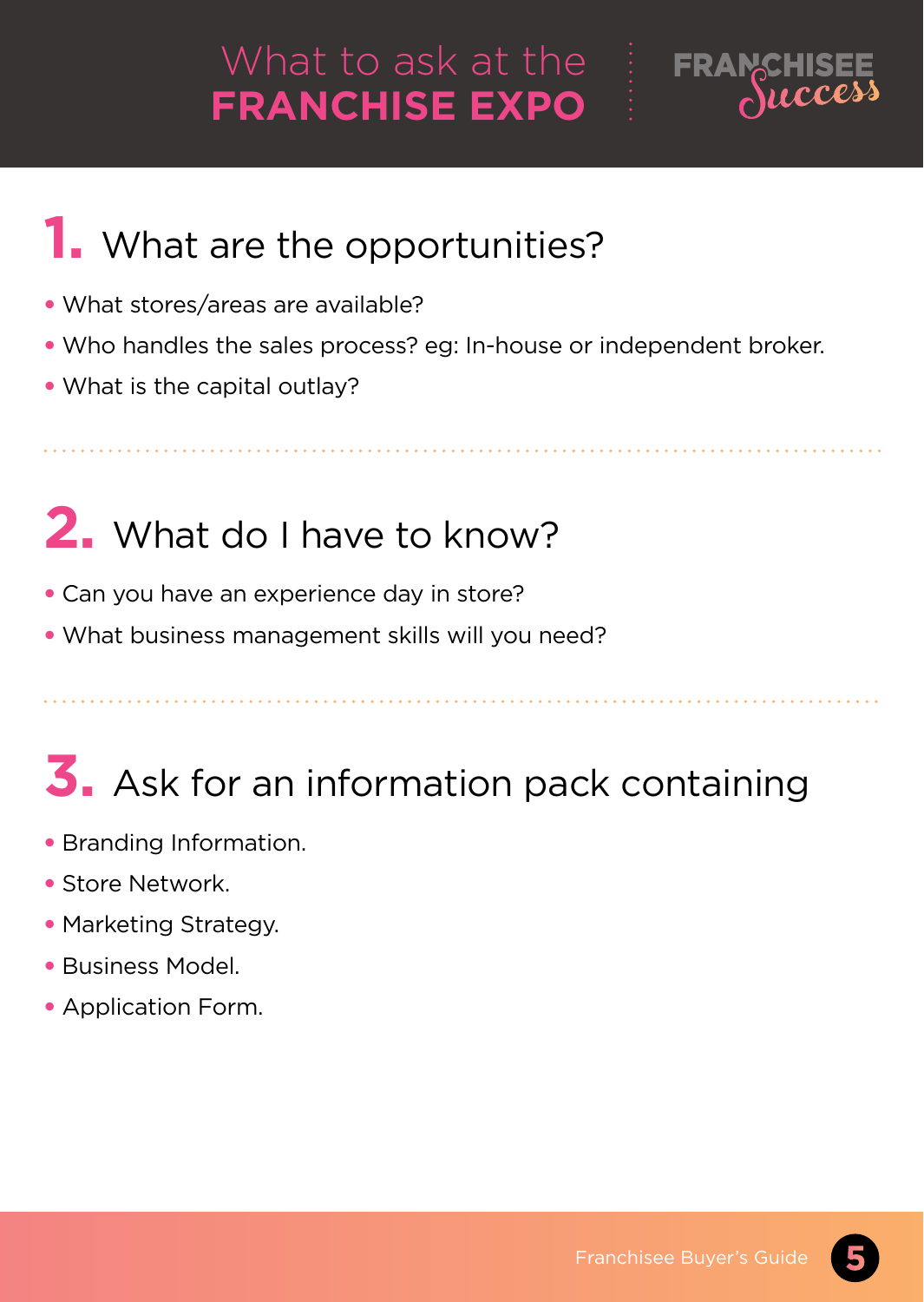



# **Seek the help of:**



- Analyse the Franchise Agreement.
- Analyse the Disclosure Document.
- Analyse the License to Operate.
- Analyse the Lease.
- What company set up is best to protect yourself?



- Look over the business case that the business advisor has prepared eg: Budgets, business plan.
- What Industrial Award or Agreement should you use?
- What company set-up is best to use?
- What accounting software do they suggest?
- Bookkeeper recommendations.

# Question the Franchisees (Past & Present)

- What is the franchisor like to work with?
- How do you like working in this system?
- Would you buy another store in the system?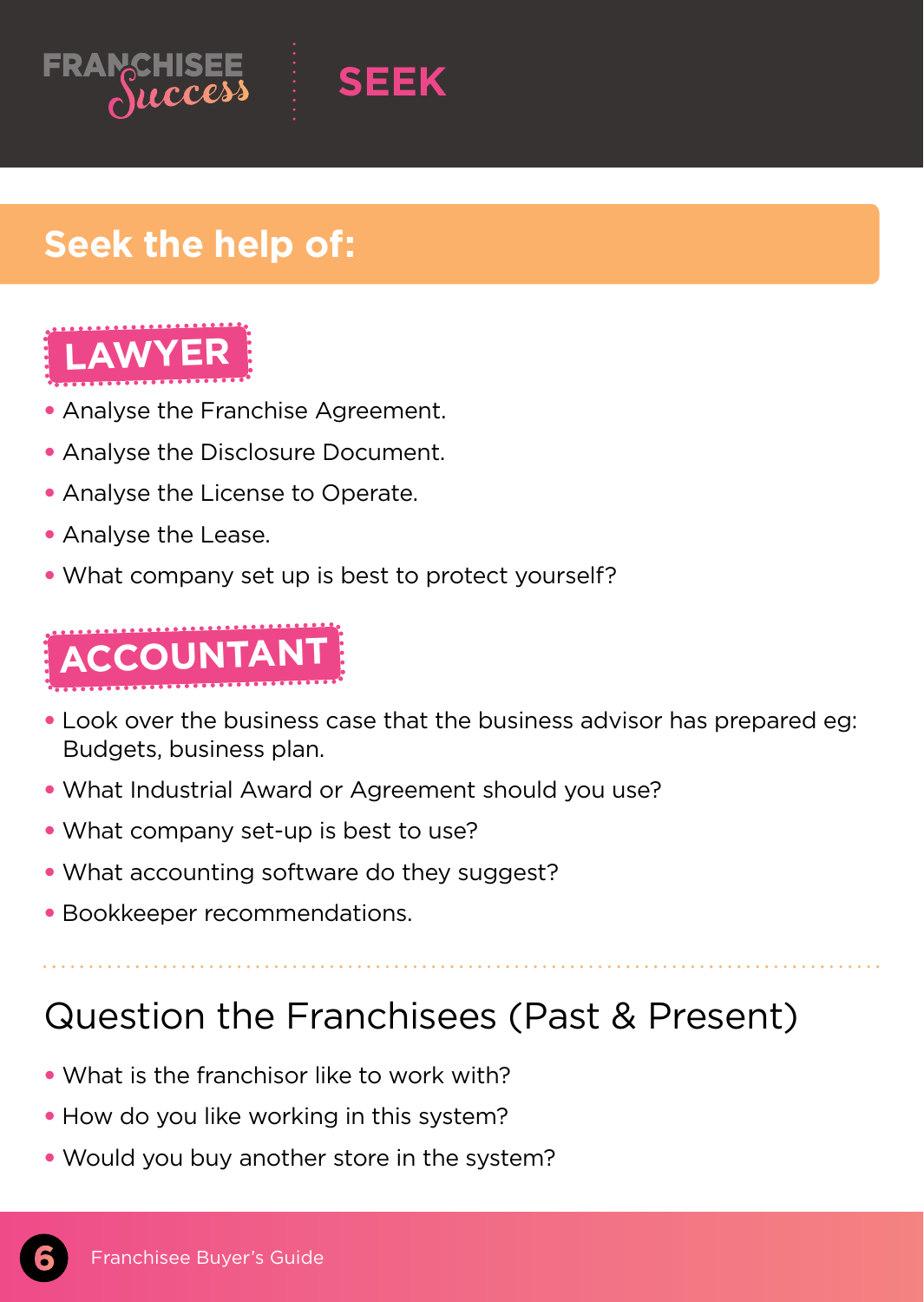# What to do **BEFORE you decide**



# **Finance broker**

- Prepare application for lenders.
- What funds do you need to cover the first 6 months of operation?
- What are you going to offer for security? Is the Franchisor okay with this?
- Does the franchise Agreement term match the term of lending?

# **business advisor**

- Prepare the budget.
- Prepare the business plan.
- What is Break Even?
- What are the operational Key Performance Indicators (KPI's) for the first six months?

# **industry organisations**

- Franchise Council of Australia.
- Industry Specific Associations Eg: National Retailers Associaton.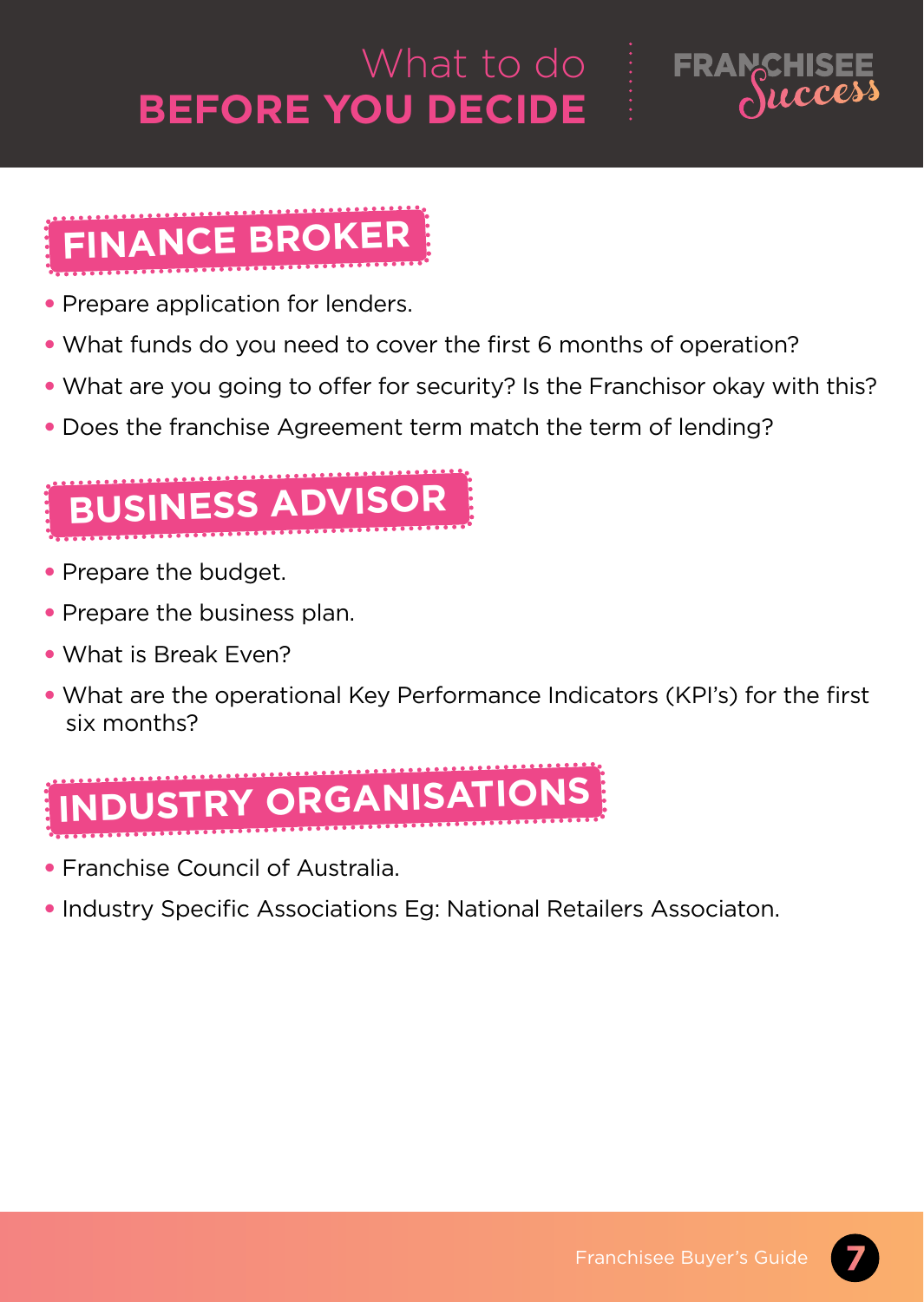

# What to do **before you sign?**

### **Make sure you know:**



- What's in the Disclosure Document and Franchise agreement?
- How the Code of Conduct operates.
- What the dispute resolution process is?
- The operations manual exists.
- How the Marketing Fund operates?
- What Intellectual property there is and who owns it?



- Your break even.
- Your Key Performance Indicators (KPIs).
- Your Lease conditions.
- Your Exit Strategy.
- Your target customer.



- Your strengths and weaknesses.
- Your goals and aspirations.
- Your leadership ability.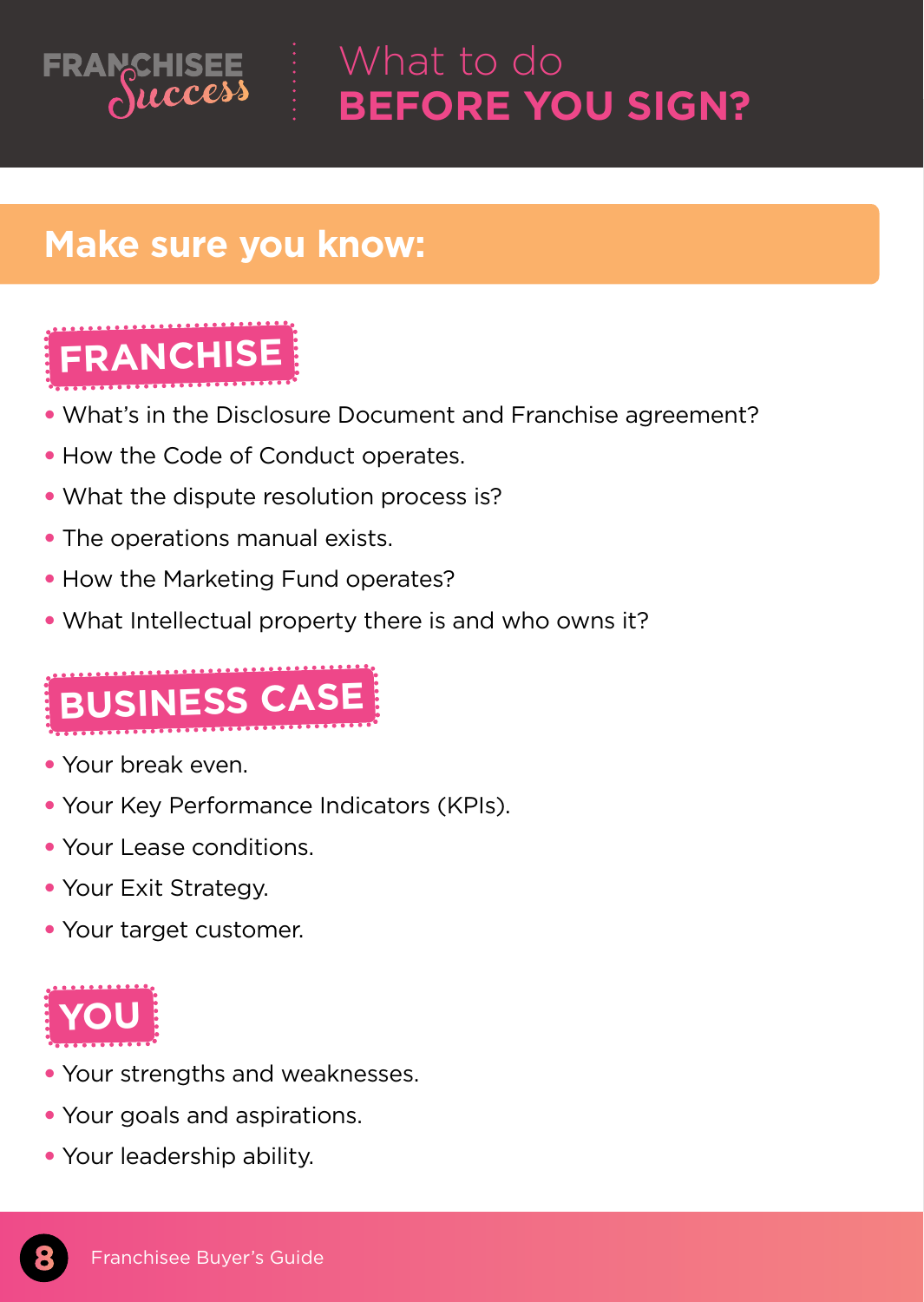

**Franchisee Success hosts three live one day Due Diligence workshops per year in Sydney, Brisbane and Melbourne or you can do the online course.**

To book visit: **www.franchiseesuccess.com.au**

# **morning session**

- Discover what franchising really is?
- Find out about YOU, your skills and abilities.
- Know what the stages are when purchasing a franchise.
- Learn how to create a support

# **MIDDAY session**

- Decide what type of franchise is for you.
- Analyse your franchise enquiries.
- Look for franchise opportunities.
- Question the Franchisor.

# **afternoon session**

- Review the franchise offer.
- Learn how to:
- Analyse the site.
- Analyse a greenfield site.
- Analyse an existing site/business.

network, made up of a team of professionals who will help you make an informed decision.

- See if you are ideal franchisee material.
- Consider what type of franchise brand suits you best.

### • Make a franchise application.

- Questions for the past and existing franchisees.
- Learn what to look for when visiting other stores in the system.

- Prepare a budget.
- Prepare a business Plan.
- Know your break even.
- Analyse a roster.
- Know your staffing requirements.

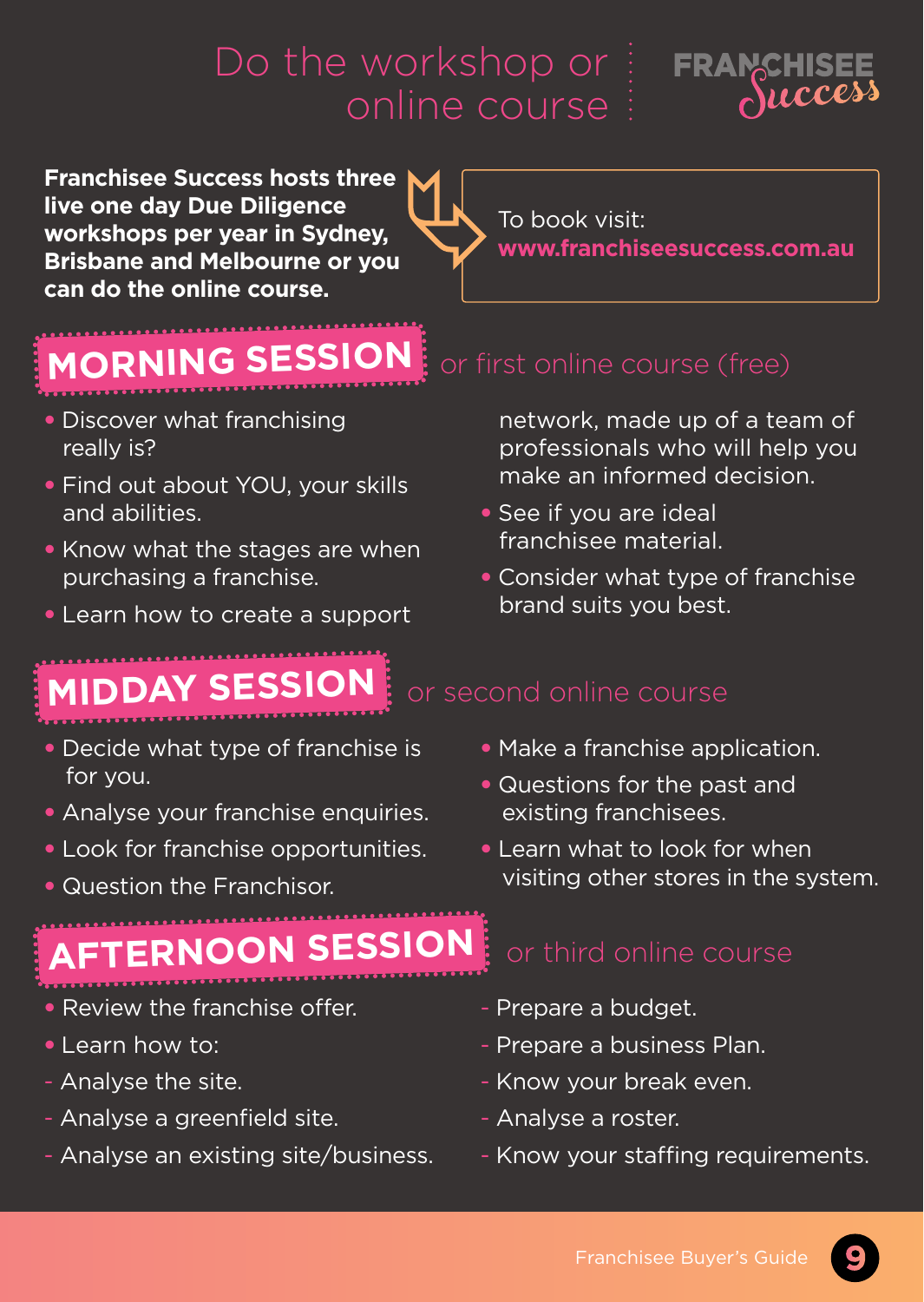

# **4 STEPS**

# 4 steps to signing your new Franchise Agreement

### **Buying a Franchise?**

Well you are entering into a thriving industry. Australia is the franchising capital of the world with over 1,120 franchise systems who between them have over 79,000 franchised business units which are worth more than 144 billion to the economy. Per capita, that makes us Aussies the leaders in franchising, so therefore there are a lot of opportunities for Australians to buy into a franchise business. Lets make sure you chose a franchise that is right for you.



The Australian Competition and Consumer Commission have a Code of Conduct that the Franchise industry must operate under. In this code of conduct you will learn many things, the process to purchase your franchised unit is but one. Download your copy from http:// www.franchise.org.au/franchisingcode-of-conduct.html

To learn more about franchising in Australia, here is a link to a FREE course from Griffith University that I recommend you complete. You even get certificates to show that you have completed this course. It is jam packed full of information

# **Step 2**

### **confidentiality agreement**

Once you have been selected as a prospective franchisee you will be required to sign a confidentiality agreement to be issued with:

- the disclosure document
- the franchise agreement in the format that the eventual franchise agreement will be issued
- the Franchising Code of Conduct

**?**

• Letter of Offer. **?**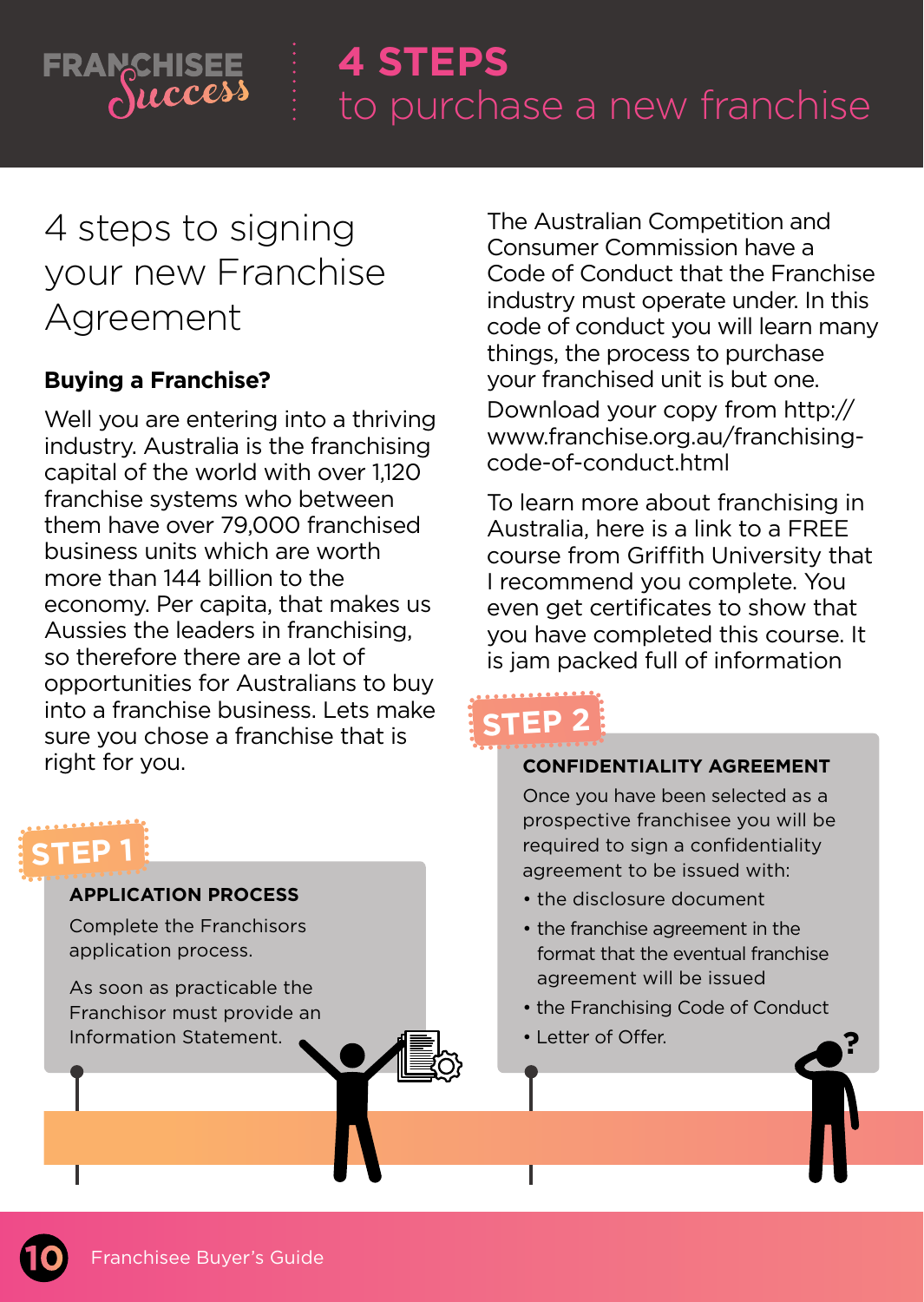

presented in video form that is easy to understand. http://www. franchise.edu.au/home/education/ for-franchisees/pre-entryfranchise-education

Buying a franchised business at first appears confusing and daunting, but it needn't be.

There is a well defined timeframe in the code of conduct - follow it, conduct your due diligence, do your research, do not rush, take your time, you are making a BIG decision. Get advice from professionals who specialise in

# **Step 3**

### **Franchise Agreement**

You now have a minimum 14 day period before you have to sign the real Franchise Agreement.

Use this time to conduct your due diligence.

Take the ASK approach. Take longer than the 14 days if you need it.

Be absolutely sure that you want to do this franchising gig before you take the next step. **?**

franchising. Remember, most franchisees research more than one opportunity before they decide on the one for them. Once you are in a franchise agreement, you are in for the full term, to get out is often messy and costly.

Be sure that the franchise you are buying into is the right fit for you. It's kinda like getting married so be sure you chose a partner you want to spend a lot of time with!

# **step 4**

### **non-refundable deposit**

Sign the Franchise Agreement and pay a non-refundable deposit.

You then have another cooling off period for seven days. This is your absolutely last chance to change your mind. If you do change your mind here and back out, the franchisor is obligated to return your deposit within 14 days from the moment you advise them you are backing out, but they are able to deduct "reasonable expenses". These reasonable expenses will be outlined in the Franchise Agreement you just signed.

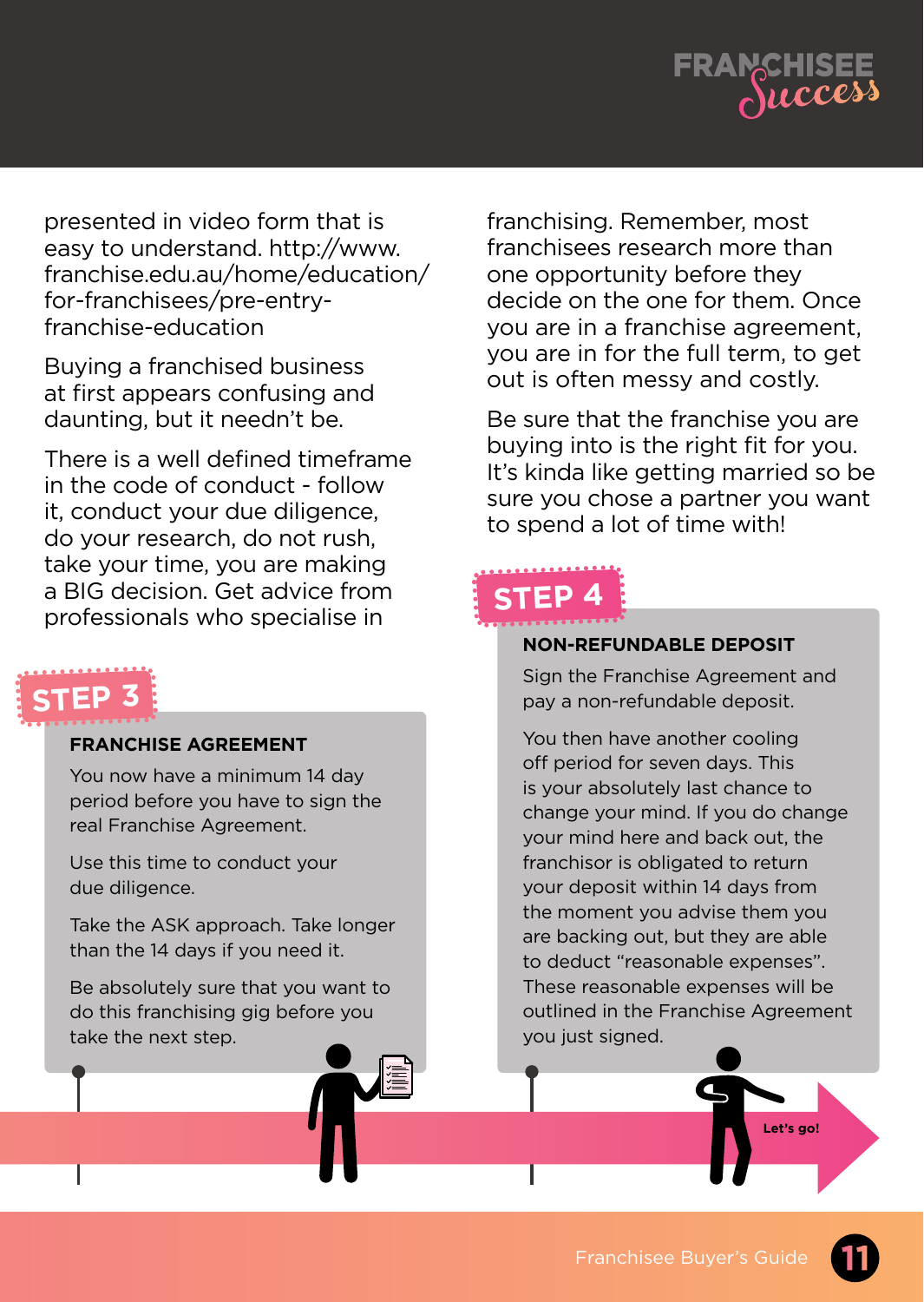### Who is **FRANCHISEE** Success ELIZABETH GILLAM?

Creating High Performance Franchisees is what Elizabeth Gillam does. Having owned and operated three franchised food businesses; Boost, Healthy Habits and Bucking Bull; she knows what it takes to operate a profitable food franchise. This multi award winning business woman, author, speaker and mentor, thrives on showing fellow franchisees how to do the same.

In her recent book **UPSIZE your PROFIT – 6 steps to running a profitable food franchise**, she outlines how franchisees can ACE their franchised business unit. That is how to **Analyse** their business and team; **Customise** their business processes and procedures to produce a productive team; then **Enforce** these systems within their business to build profit, improve productivity and have a team that does what is required.

Elizabeth believes in running your business with authenticity, knowing all the cost factors and regularly monitoring all KPI's. She belongs to the school of being firm but fair to employees which she believes, builds a team that works together to

bring excellence in customer service and quality in product.

But her knowledge does not come from experience alone. Elizabeth relies on learnings acquired when she qualified for her MBA specialising in Leadership to delve deep into franchisees skills and abilities to unlock their potential to run a profitable business unit.

She's the type of person to happily share her knowledge & experience with others so they, too. can succeed in life.

> **Scott Meneilly. CEO Retail Zoo**

Having years of experience presenting to fellow business people, Elizabeth uses her personable nature to explain business processes in such a way that they feel empowered to improve not only their own leadership style and skills but also their business process and systems.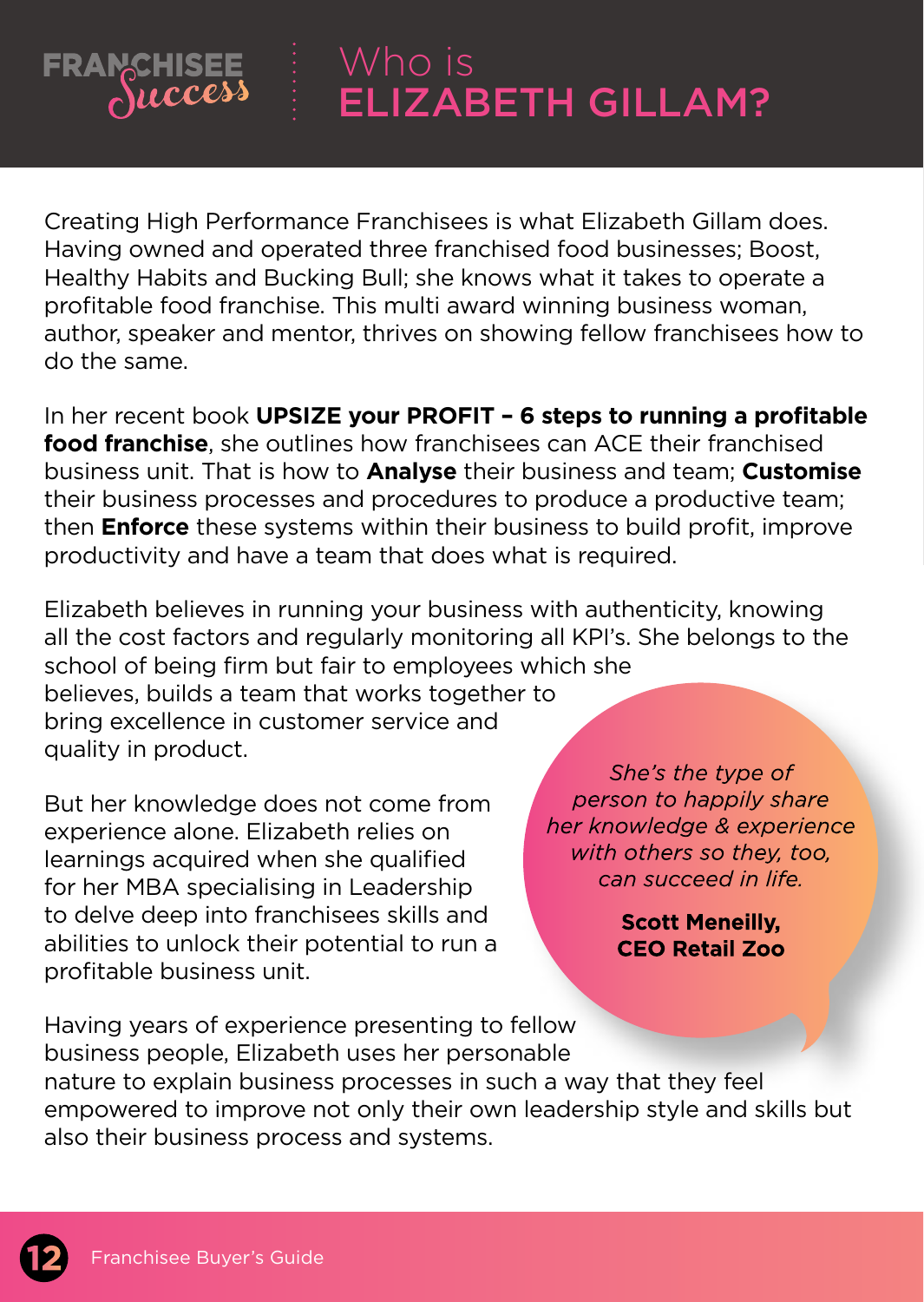

"by the time you have enjoyed your morning cuppa you will KNOW YOUR BUSINESS IS ON TRACK that's peace of mind." - ELIZABETH GILLAM-

> Don't get us wrong, Elizabeth is not all work and little pleasure; she practices what she preaches and enjoys life by indulging in things beginning with C – Champagne, Cheese Chocolate and Coffee – preferably all in one day – every day!

> Contact Elizabeth directly on email **elizabeth@franchiseesuccess.com.au** telephone **1300 159 117** website **www.franchiseesuccess.com.au PROMO CODE: FRANEXPO2015**

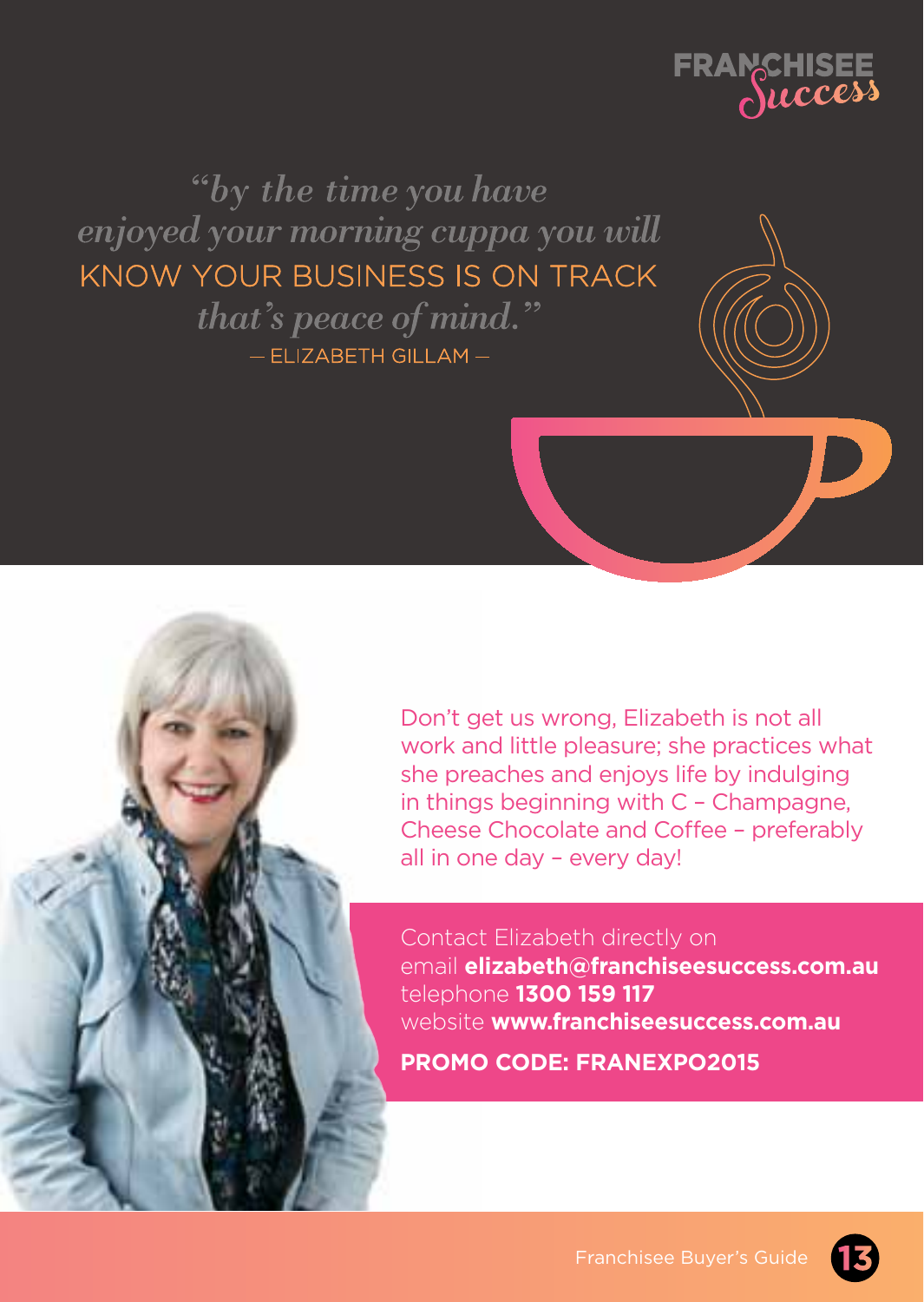

The **BOOK**

# **"UPSIZE your PROFIT"**

# 6 steps to running a profitable food franchise

What you get.

A proven method that will teach the franchisee

- How to write a franchise business plan that works!
- KPI's: What are they and how to improve your business by using them
- How to understand your Profit & Loss report
- How to find and keep quality staff that will help you grow your business
- What actions you need to take every week to keep your finger on the pulse and keep your business flourishing
- How to pass the Audits and mystery shops

### **Finally a book that is written specifically for the franchisee!**



**14** Franchisee Buyer's Guide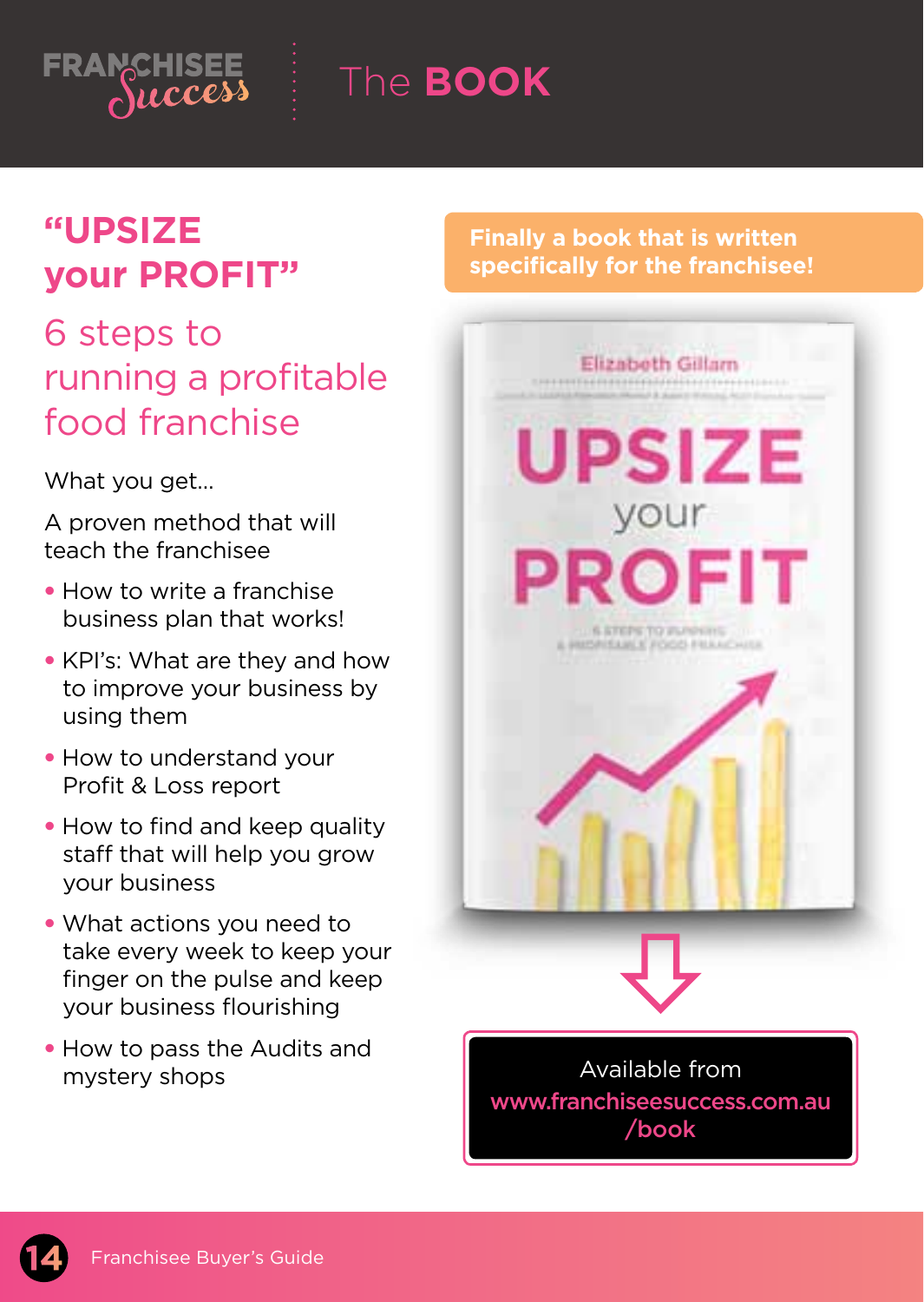



### **Things to remember...**